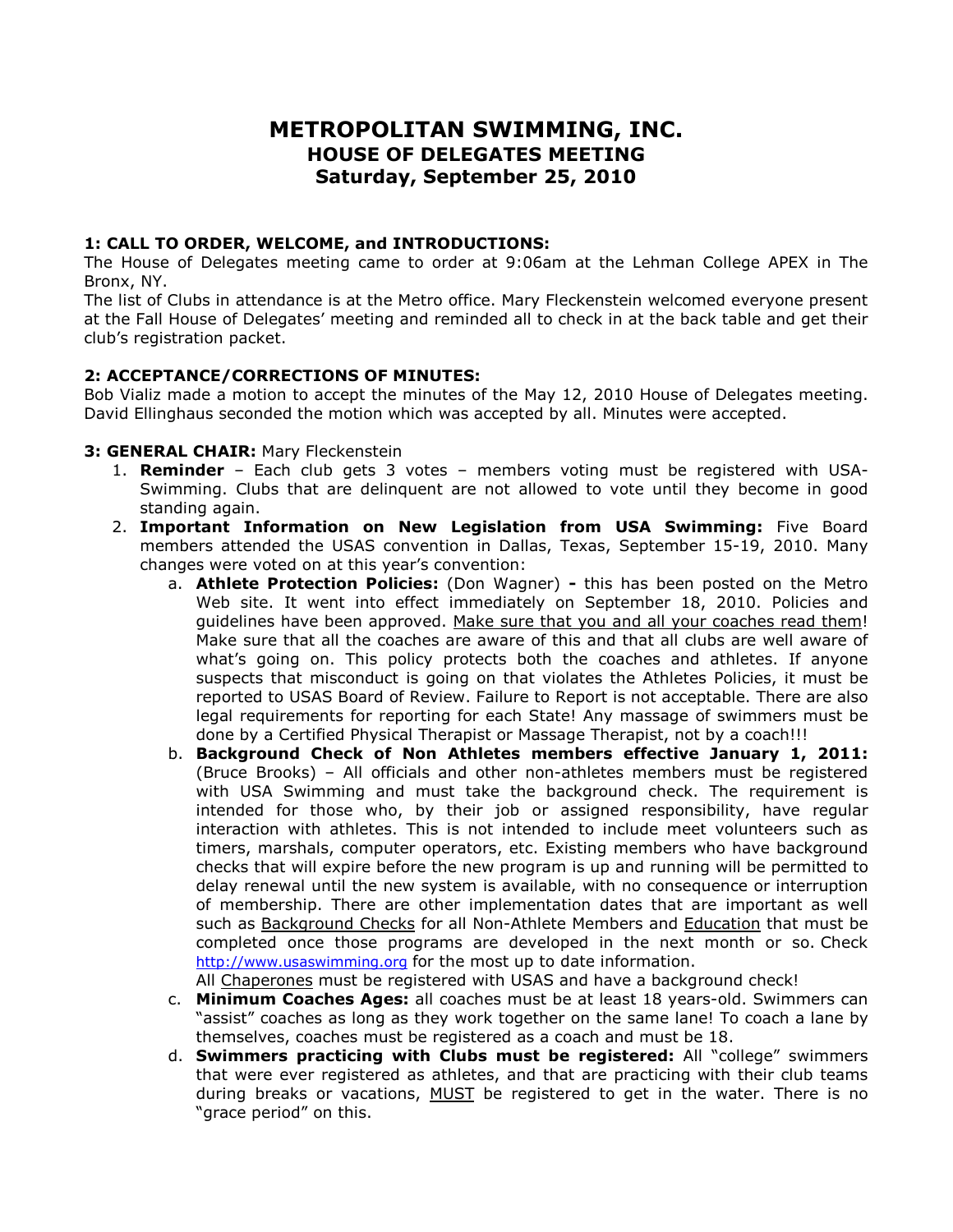- e. **Pre-employment screening**: Clubs will be required to use USAS approved preemployment screening providers to conduct screens on new coaches, new employees and new volunteers who are required to be USAS members.
- f. **Advertizing on Suits Clarification**: make sure advertizing on suits is small and that there is no more than 2. This does not apply to T-Shirts.
- g. **Club Safety Coordinator**: This is not needed anymore.
- 3. **LEAP Program: LSC Evaluation and Achievement Program -** Metro achieved Level 1. It was a very long process. There are 59 LSCs in the Country and we were the  $13<sup>th</sup>$  LSC to complete it. We are now working on Level 2 (there are 3 levels). All this is to make sure that the LSC is running its business as a business!
- 4. **Club Development Program:** USAS is suggesting that all Clubs do this. All Clubs should be at least done with Level 1.
- 5. **Recruiting and Transfers:** Action, other than through general advertising, by a coach, owner, officer, volunteer, representative, or employee of a swim club, or a USA Swimming or LSC employee, either through direct contact with an athlete or the encouragement of others, to recruit or otherwise encourage an athlete who is already a member of a USA Swimming member swim club to compete for or become a member of the swim club with which the acting party is affiliated, unless the acting party receives prior written approval to recruit or encourage the athlete from the coach of the athlete's existing USA Swimmingmember swim club or contact is initiated by the athlete, the athlete's parent or authorizes representative. Soliciting swimmers to your club from another club is illegal! Please remind your parents that they can't do this. Complaints must be addressed to the Metro Board.

Transfers: swimmers that switch teams must swim unattached for 120 days. They must provide a transfer form and pay the \$5.00 fee. This goes to Barry Roffer at the Metro Office. A club may not deny a swimmer to swim or to transfer to another club. If a family owes money to the club, it is the club's responsibility to go after the money. Metro will not get involved, USAS will not get involved. If you go to Small Claim Court, and you have a legal document, this must go to Barry and USAS and at that time, the swimmer(s) will remain unattached until the case is resolved. Long discussion followed.

6. **SC Zone Fees have Changed**: EZ has changed their payment structure for the sc meet: used to be a flat fee and now a per entry fee of \$5.00.

# **4: OFFICIALS:** Bruce Brooks

We really need to train more officials. This is important and also required in order to achieve the LEAP 2 Program. Contact Bruce at bruce.brooks@metroswimming.org or bbrooks124@gmail.com

- 1. Clinics All dates are available on the Metro Web Site
	- a. Flushing Y new officials October  $3^{rd}$  at 9am
	- b. Orange County Community College September  $30<sup>th</sup>$
	- c. Valley Central October  $7<sup>th</sup>$  and November  $6<sup>th</sup>$
	- d. Meet Directors Clinic at Boys & Girls Club in Mount Kisco October  $9<sup>th</sup>$  at 1pm
	- e. Condors October  $16<sup>th</sup>$
- 2. Metro Officials Area Chairs:
	- a. Hudson Valley North: Corinne Cody
	- b. Hudson Valley South: Bob Fitzsimmons
	- c. New York City: Kris Sawicz
	- d. Nassau County: Ari Nakkab
	- e. Suffolk County: Nelson Gonzalez

#### **5: FINANCE:**

1. **Treasurer Report – Corinne Cody** – Year ended on August 31, 2010. We ended the year in the black! Report was available at the meeting. Reminder that clubs paying coaches or others as consultants must make sure they are consultants. Look at the information posted on the Financial page of the web site. 1099 must be issued to any person earning more that \$600 in a calendar year; and also file the 1096 with Federal Government. A motion to accept the Treasurer's report was made, seconded and approved by all. **Motion carries**.